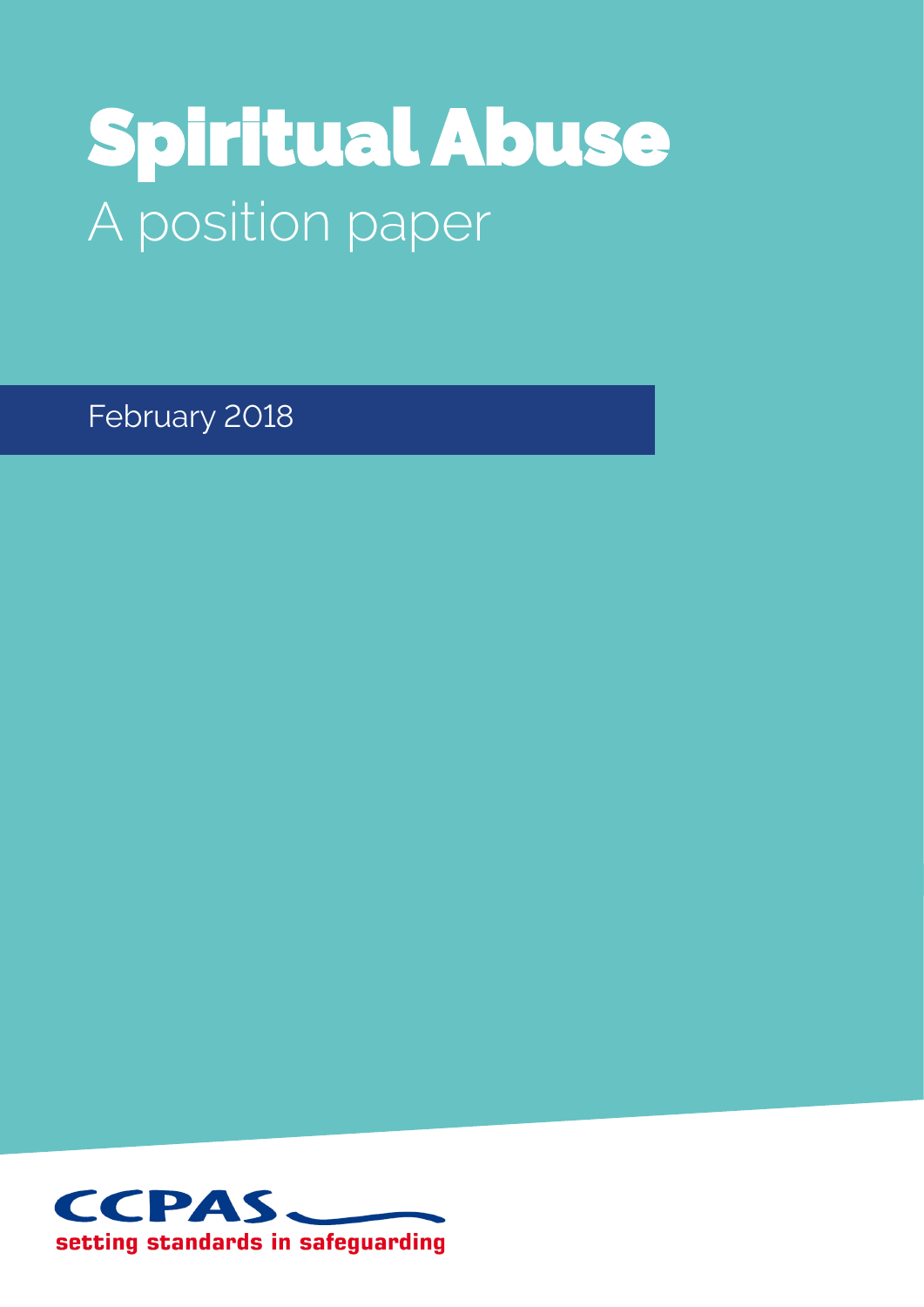#### Foreword

 $\overline{a}$ 

The aim of this paper is to openly state our position in relation to the subject of spiritual abuse. In recent weeks, CCPAS has released the findings of a ground-breaking new research study undertaken by Dr Lisa Oakley and Bournemouth University exploring understandings of spiritual abuse within Christian communities. This has provoked significant attention and highlighted the real need to enter open and respectful dialogue about the challenges that are created by such realities.

It is not our desire to enter unhelpful or polarised debates on this issue. As an organisation, our mission is to educate, empower and equip the Church to create and maintain safer places for all through research, training, policy and practice guidance, consultancy and the provision of criminal records disclosure checks. Our research therefore informs all our services and ensures that they are evidence-based and focused on the areas of greatest concern for those that we support.

As stated in our recent research findings and later in this document, there is a real need for the church at large to demonstrably make efforts to explore definitions and indeed terminology surrounding spiritual abuse so that we can collectively be better prepared to create cultures and environments that are less likely to facilitate abuse and harm and respond appropriately when it is identified.

We trust that this document is therefore helpful in bringing clarity to our position and will be seen as a clear indication of our basis for continuing work in this area alongside others who also are committed to being active in pursuit of safer and healthier churches everywhere.

With love, grace, humility and respect.

Justin Humphreys Executive Director (Safeguarding) **CCPAS**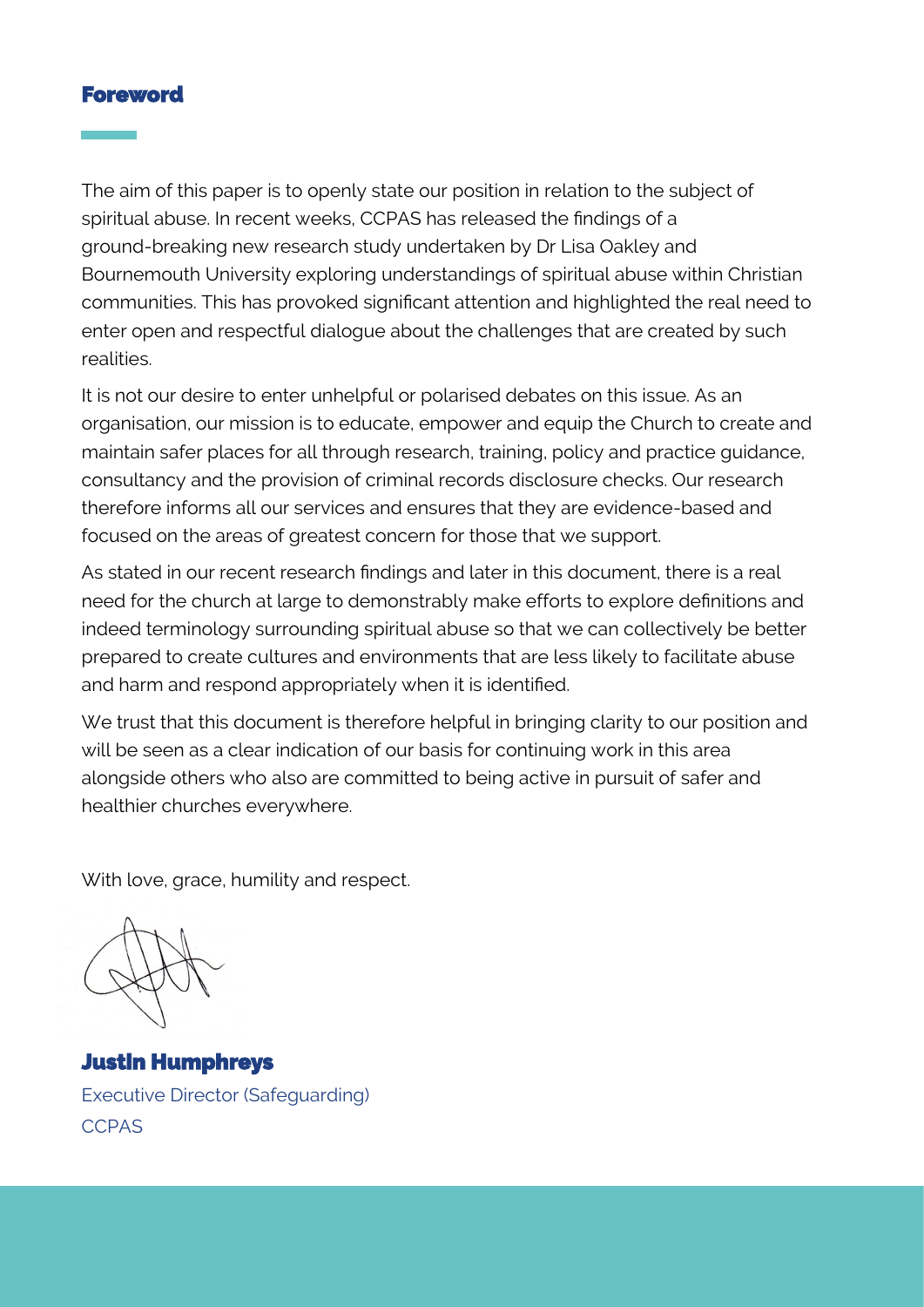## Introduction

 $\overline{a}$ 

The term 'spiritual abuse' is currently contentious and the topic of much debate. In some areas the use of this term is generally accepted, in others it is questioned, and in yet others it has raised anxiety and concerns. The purpose of this document is to explain the position that CCPAS holds on this subject, and seek to address the issues associated with it. We seek to provide a rationale for the use of spiritual abuse as a term and suggest a definition for it that can enable an ongoing dialogue and exploration across the Christian Church and beyond.

It is important to state that the reason for being engaged with this work is to educate, empower and equip the Church and Christian organisations to create safer places that are healthy in their cultures. To support them in responding well to those who have experienced this type of abuse where it has occurred, and to consider how to work towards the building of good preventative practices that help to reduce any form of abuse occurring by those in positions of power, authority, responsibility or influence

# Background and historical context

The term 'spiritual abuse' is relatively contemporary. It entered literature and discourse about 20 years ago through work such as 'The Subtle Power of Spiritual Abuse' first published in 1991 (Johnson and VanVonderen, 2005). However, issues around coercive control and misuse of power have a long history of discussion within the Christian context (Baxter, 1956; Plowman, 1975; Enroth, 1992).

The term spiritual abuse was used initially in America but in more recent years in Australia, New Zealand and the UK (Ward, 2011, Davis-Weir 2015, Diederich 2017). Many Denominational safeguarding policies already include mention of spiritual abuse (for examples see [The policy for protecting children in the Church of England](https://www.churchofengland.org/sites/default/files/2017-11/protectingallgodschildren.pdf) and [Policy for the Methodist church\).](http://www.methodist.org.uk/downloads/safe-update-3-1110-childrenandyoungpeople.pdf) The term itself is being used more frequently and in a variety of contexts and so it can be argued to be becoming part of common Christian discourse.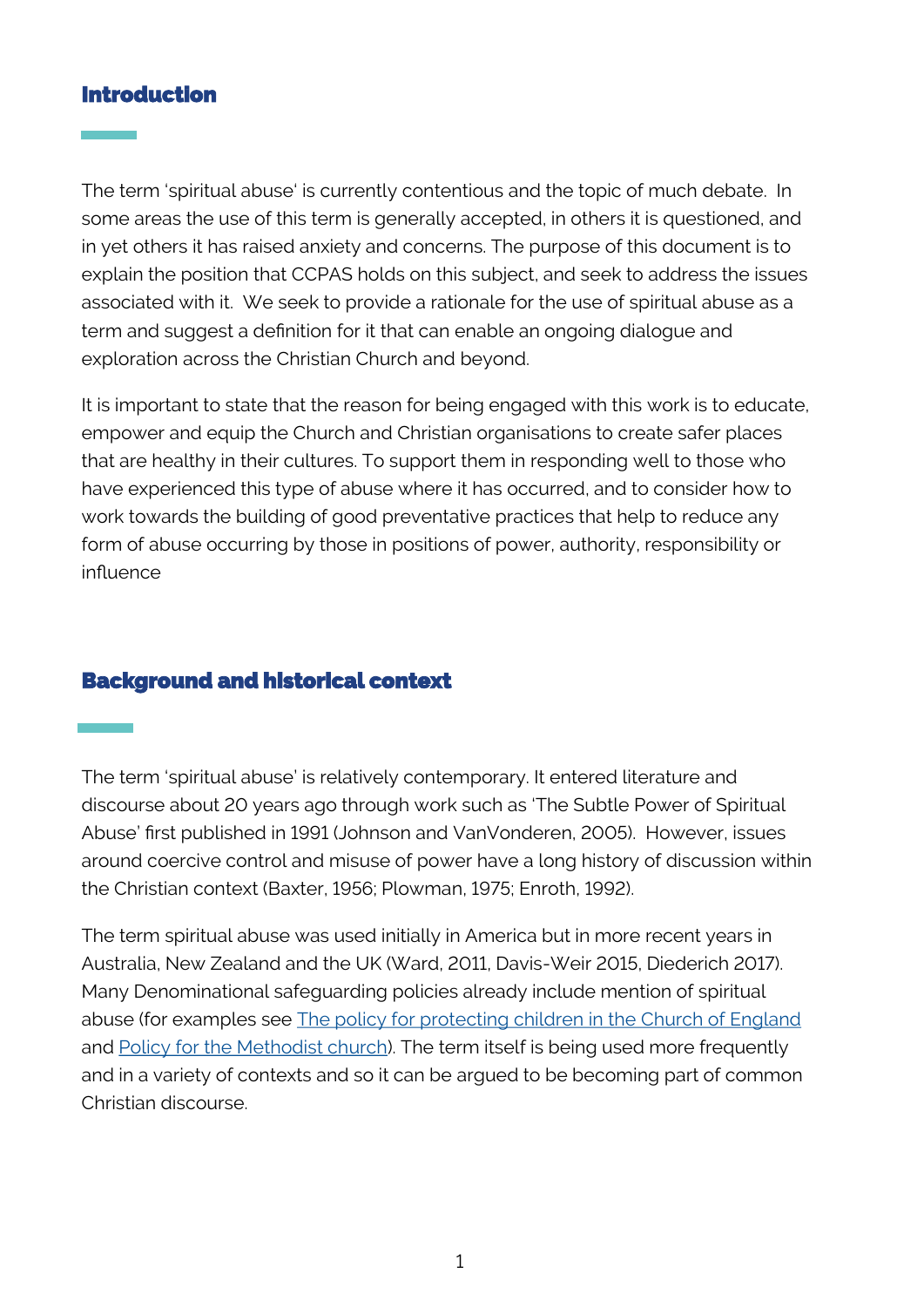#### The challenges of the term 'Spiritual Abuse'

 $\overline{a}$ 

Currently, there is a lack of a universally agreed definition of spiritual abuse which has led to anxiety in some areas. The anxiety is in part related to recent discussions of this as a term, which have linked spiritual abuse to certain theological positions. Therefore, it is important to unpack the term, consider how it should be defined, and address some of the key issues associated with it. In doing so it remains of the utmost importance to ensure that the voice of survivors is heard and brought to bear on any decisions.

#### Categorisation and criminalisation

It is important to state that we are not calling for spiritual abuse to be made a distinct or statutory category of abuse. In earlier work (Oakley 2009, Oakley and Kinmond 2013) that CCPAS has drawn upon, it was argued that spiritual abuse should be a separate and distinct category. However, as with all forms of abuse, our understanding develops over time. Spiritual abuse would appear to be at least in part, adequately addressed by the range of categories of abuse that already exist in both safeguarding adults and children. It is also important to be clear to state that where abuse of any kind takes place, it will always have an emotional or psychological element to it. These situations are often complex and multi-layered in nature and we should not shy away from acknowledging the fullness of the impact that these experiences will have for victims and survivors. What cannot be addressed through statutory and subsequently law, is the spiritual element to the abuse suffered. This is the domain and responsibility of the Church or other faith context.

Spiritual abuse is characterised by an ongoing, systematic pattern of coercive control within a religious context (Oakley, 2017). Key elements of this experience are manipulation, exploitation, control through the misuse and abuse of scripture and divine position, censorship of decision-making, pressure to conform, enforced accountability, requirement of obedience, and isolation (Oakley 2009, Oakley and Kinmond 2013). [Emotional abuse](http://www.workingtogetheronline.co.uk/glossary/emo_abuse.html) and [psychological abuse](https://www.scie.org.uk/publications/ataglance/69-adults-safeguarding-types-and-indicators-of-abuse.asp) are similarly characterised by perpetuating patterns of behaviour that include blaming, shaming, intimidation and controlling behaviour. As in all other types of abuse, spiritual abuse will sometimes co-exist with and be used to legitimise other forms of abuse and harmful cultures. As already stated, there will always be an emotional or psychological element. In some more extreme cases, there may also be physical and even sexual abuse occurring allied to the spiritually abusive elements. In such cases,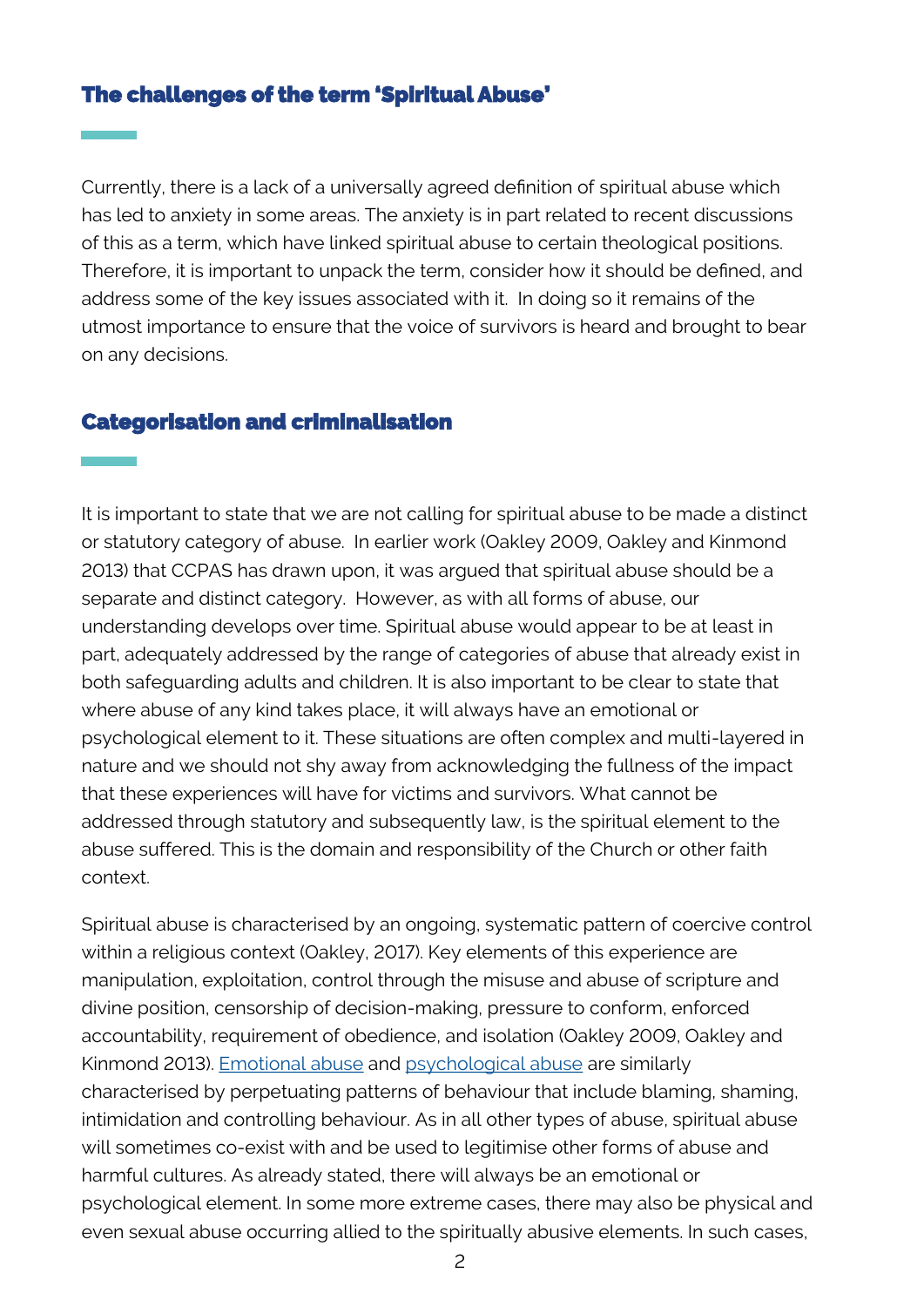it is clear that there would need to be some form of statutory involvement (notwithstanding issues of consent and capacity). Current legal provisions already adequately cover such cases. Therefore, there is no need for any additional criminalisation of spiritual abuse.

However, what we do know from our experiences of working across the spectrum of abuse over many years, is that legislation on its own is not enough and as stated above, not always applicable. To bring about cultural change and to create healthy environments that are safer for all, requires the Church to demonstrate active commitment from organisational leaders, the development of robust policies, the embedding of safer practices, and sufficient training and support of workers and those responsible for responding when issues arise. These issues cannot be brought within the purview of statutory or secular legislative systems; these are matters for the Church to take responsibility for (such as in the recent [Clergy Discipline](https://www.churchofengland.org/sites/default/files/2018-01/TD%20Judgement%20final%2020181228.pdf)  [Measure verdict against TD](https://www.churchofengland.org/sites/default/files/2018-01/TD%20Judgement%20final%2020181228.pdf) in the Anglican diocese of Oxford).

The nuances of this type of abuse are the religious context in and framework through which it occurs, and the manner in which coercive control is operationalised within these contexts. For example, the misuse and abuse of scripture to control behaviour, the notion of 'divine position' as giving unquestionable authority and the use of God to coerce and control (Oakley and Kinmond 2013, Oakley and Kinmond 2014) are specific aspects of the experience of coercive control, which is labelled as spiritual abuse. The term 'divine position' relates to the idea that an individual is 'called' by God to a position and the assertion that because of this they cannot be questioned or disagreed with. Sometimes 'divine position' also incorporates the notion of being the primary (or exclusive) mediator of God's expectations and directions to the individual or congregation; thereby reducing (or removing) the element of choice for the recipient of 'messages from God' for their lives. The nuances of this experience suggest that spiritual abuse should be afforded the ability to be recognised within and alongside the existing categories, in order that the differences are fully considered.

As already stated, it is often when other forms of abuse (e.g. emotional, psychological, physical, sexual and financial) are identified and assessed in relation to the risk and harm they present that statutory agencies will become involved. This is an important point, as in some circumstances our experience has been that spiritual abuse was only discovered following concerns being raised regarding abuses of other forms that are maybe easier to identify and understand.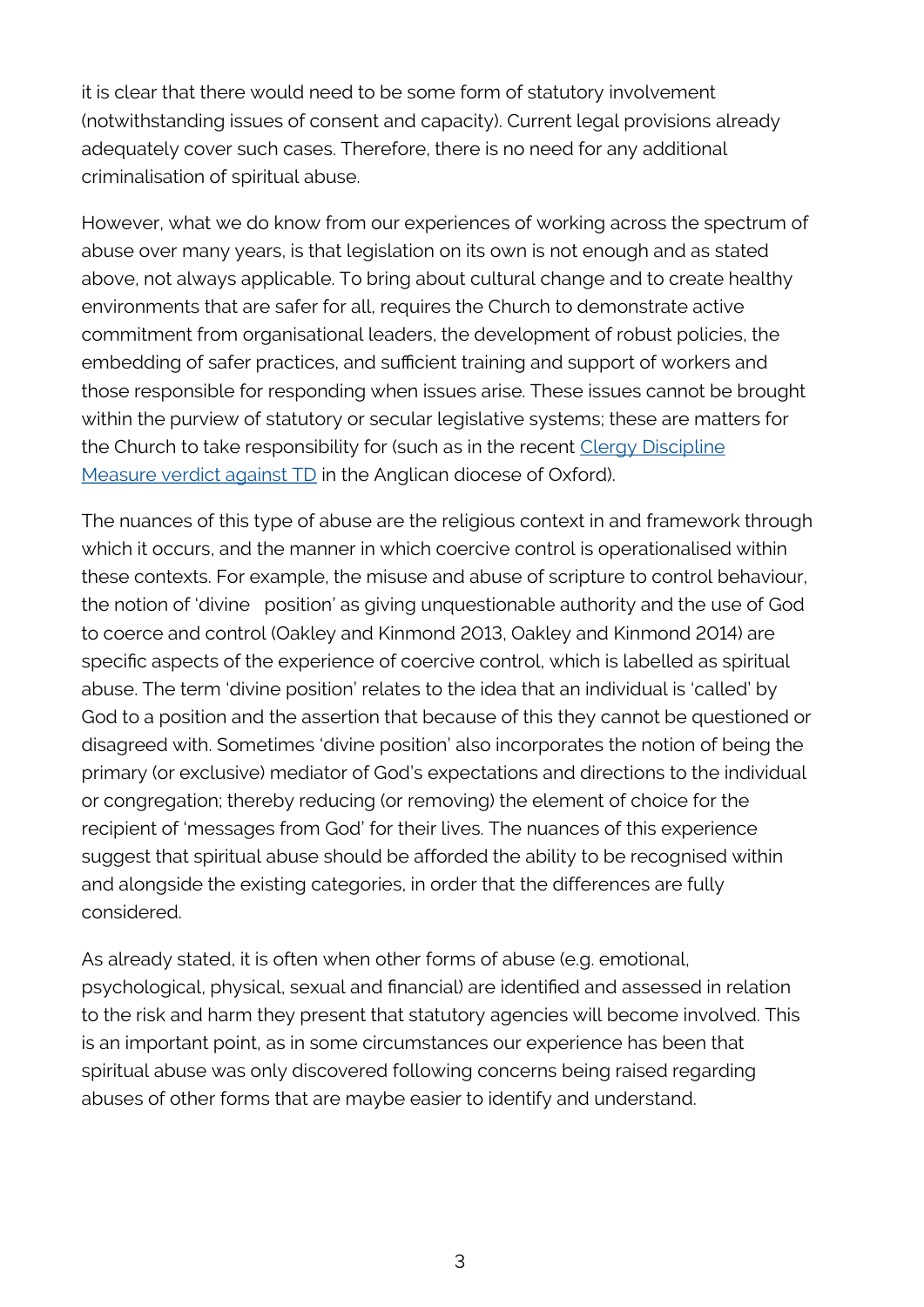# Leaders and leadership

 $\overline{a}$ 

One obstacle and one of the biggest challenges posed to work in this area is the perceived impact on leaders and leadership. Concern is often raised that if we discuss issues of coercion and control, leaders will be unable to lead effectively. Christian leadership is challenging and there is concern that leaders will not be able to exercise appropriate authority if spiritual abuse is discussed and recognised. As commented by a participant in our latest research (Oakley & Humphreys, 2018), it is important that we don't 'throw out the baby of leadership with the bathwater of spiritual abuse'.

In this research into understanding spiritual abuse there was an overwhelming call to consider the topic of leadership. The strong message received was not to stop doing the work, but rather to understand that leaders experience this as well. Spiritual abuse happens where leaders of churches are harmed by the people they are leading and are manipulated by them and/or at the receiving end of verbal abuse and gossip. Throughout the research people asked for consideration of how to better protect and nurture church leaders and help them to respond when they experience control. It is important to recognise many of them are victims of this type of behaviour. As harm can be perpetrated by anyone misusing power, authority or influence within a relational dynamic, it is important to recognise that attitudes, beliefs, values and behaviours can be used to subvert healthy culture by those within a congregation as well as those that lead congregations from a formally recognised position (e.g. minister, vicar, pastor etc.). When this occurs from within congregations, it is often directed towards the leader in a manner that seeks to coerce and control that leader to conform to a different way of thinking and/or operating. In these situations, power and influence can be derived from a governance position within the church (e.g. Wardens, PCC members or Trustees), financial contribution/giving to the church, family connections within the church and/or legacy involvement in the establishment or development of the church or personal power in relationships. All of these may then be used to manipulate, bully and control leaders and others within churches.

For balance it is important to understand that, currently the majority of cases of spiritual abuse being shared are perpetrated by those in leadership positions, who coerce and control those that they lead. However, it is essential that we reflect the many examples of those in leadership positions exercising this authority with care, compassion and for the good of those who follow.

4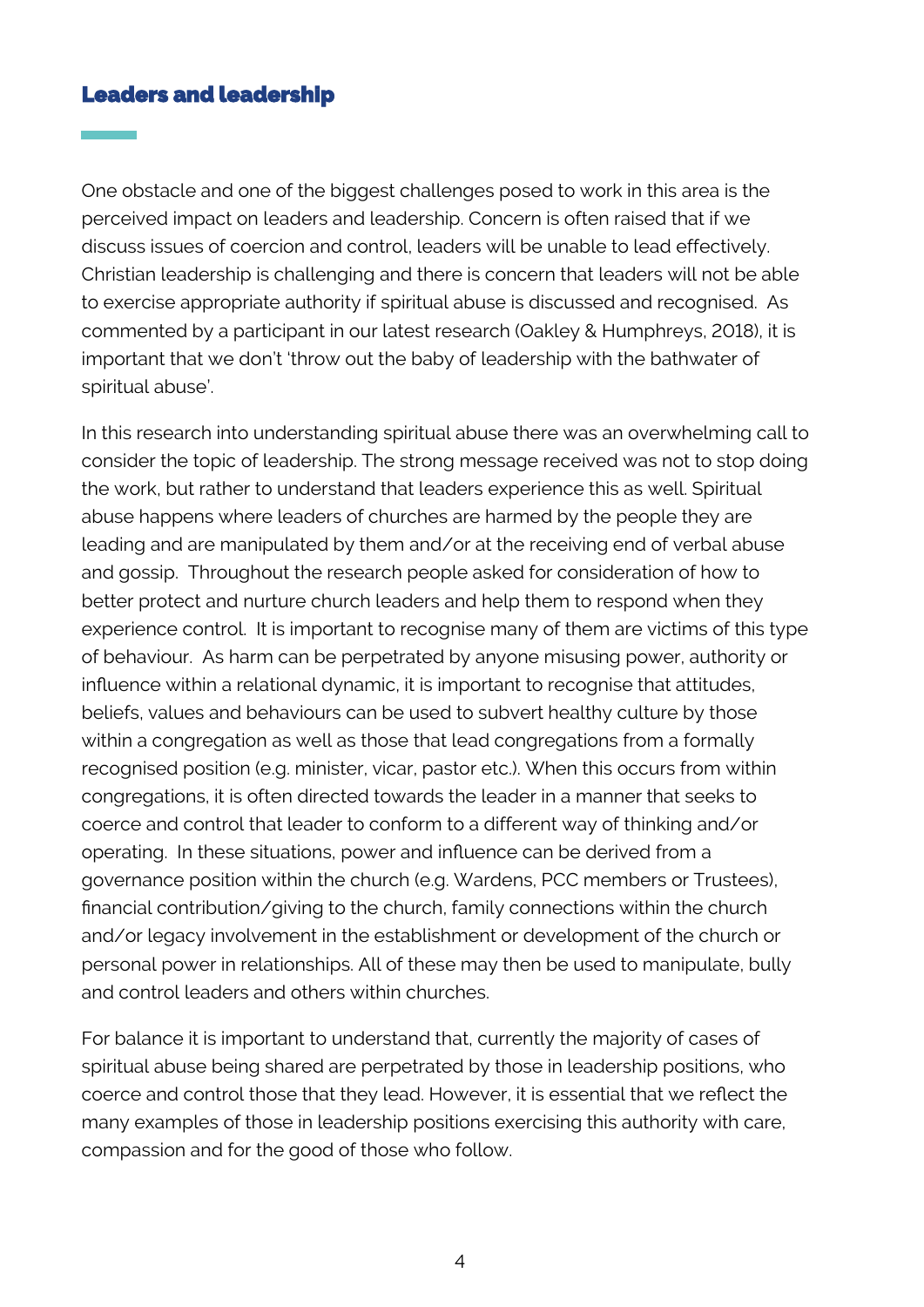We would argue that the focus should not be on stopping an exploration of spiritual abuse because of a possible threat to leadership, but rather, that there should be a focus on how to support and nurture leaders to lead in an authentic and healthy way, which allows the use of authority and the development of those they are leading. The ability of leaders to be able to self-reflect and self-regulate is a key requirement in understanding how power and authority are used in the day-to-day interactions with those around them, such that they do not cause harm. Evidence shows that a significant amount of spiritually abusive behaviour is not intentional, but comes as a result of a failure to self-manage emotions, attitudes and beliefs and their impact upon others in day-to-day interactions and relationships. That is why much of our recent work has been on healthy leadership and healthy culture.

## Theological position and religious freedoms

 $\frac{1}{\sqrt{2}}$ 

In addition to concerns about spiritual abuse preventing leaders exercising authority, there are also concerns about spiritual abuse being used to justify a particular theological position or becoming tied to it. It is possible to misuse or abuse all theological positions, whether conservative or open evangelical, charismatic, liberal, catholic, pentecostal or other, to assert unhealthy power and abuse of others. Our view is that holding a theological position is not in itself spiritually abusive. It is not spiritual abuse to hold a particular position, which has a theological basis. This is an important clarification because many people will seek to use the language of spiritual abuse to support their own theological position or campaigning on a particular issue. At times they may suggest that to think differently is always spiritually abusive – this view is problematic. However, it is how the position held is shared and practiced that matters. Disagreements between Christians and indeed Christian leaders and their congregations are commonplace – this is not spiritual abuse. However, where stances are held and communicated in dictatorial, controlling and coercive ways, this can be harmful and can result in spiritual abuse. Learning how to disagree well or accept that different perspectives are held is essential to embracing diversity and loving one another, regardless of position, tradition, background or upbringing. Those seeking to protect religious freedom are keen to ensure that all theological stances can be taken and there is much sympathy for this. However, each position should be shared and practiced in an attitude of love, grace, humility and respect.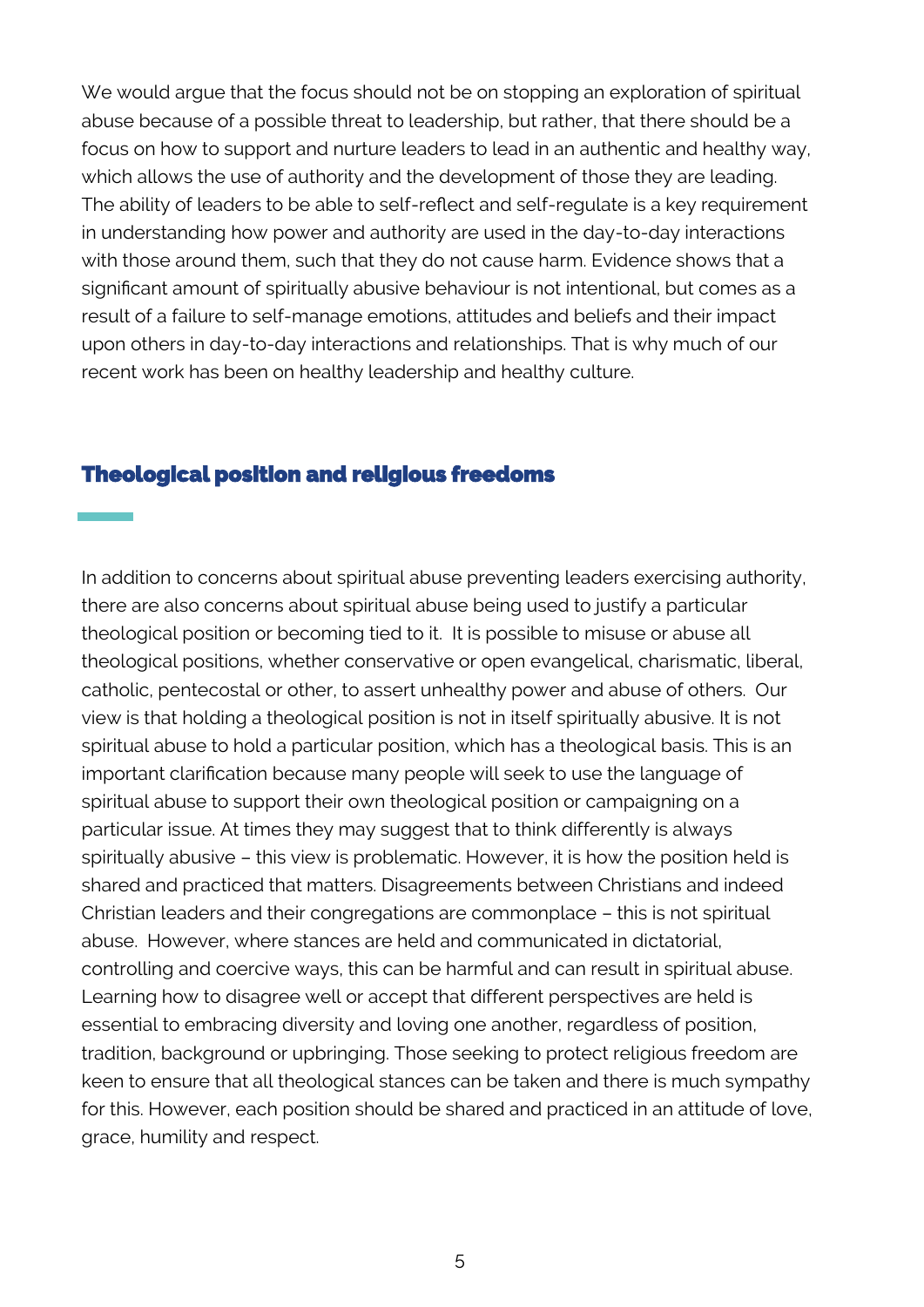# The word 'abuse'

l

Another concern and question often raised is around the use of the term 'abuse' and its connection to the word 'spiritual'. In many discussions people have repeatedly stated that they feel uncomfortable with the word 'abuse' being used in this context. In a national context, where stories of abuse are prolific, there is understandable concern about the strength of this word. However, the stories told by people who have had these experiences illustrate the immense harm and trauma done to them (Oakley, 2009, Deiderich, 2017). The definition of the term abuse is 'to cause significant harm to another'. In turn, the definition of harm to a person is 'to damage them or make them less effective than they were'. The stories collected over the years show that significant harm is caused through these spiritually abusive experiences. Although there may be discomfort with the word, this is exactly what is experienced – on an emotional, psychological and spiritual level (as well as in other ways alongside these on occasions). As with other forms of abuse, there is initial concern about the use of the term. However, we would argue that the term is important to recognise the depth of the experience for the individual and its impact upon their functioning and flourishing. We therefore believe that continuing to use the term 'abuse' is the most appropriate to describe the experiences we have identified and the impact they have upon people emotionally, psychologically and spiritually.

#### **Summary**

j

The term spiritual abuse should continue to be used, however, it must be carefully qualified. We put forward the following definition:

**Spiritual abuse is a form of emotional and psychological abuse. It is characterised by a systematic pattern of coercive and controlling behaviour in a religious context. Spiritual abuse can have a deeply damaging impact on those who experience it. However, holding a theological position is not in itself inherently spiritually abusive, but misuse of scripture, applied theology and doctrine is often a component of spiritually abusive behaviour.** 

A recognition of the term and definition should allow for the focus of work to move to providing effective responses to disclosure of spiritual abuse through policy and procedural guidance. Importantly, it should also allow for a detailed consideration of healthy and safe Church culture in addition to healthy and authentic leadership.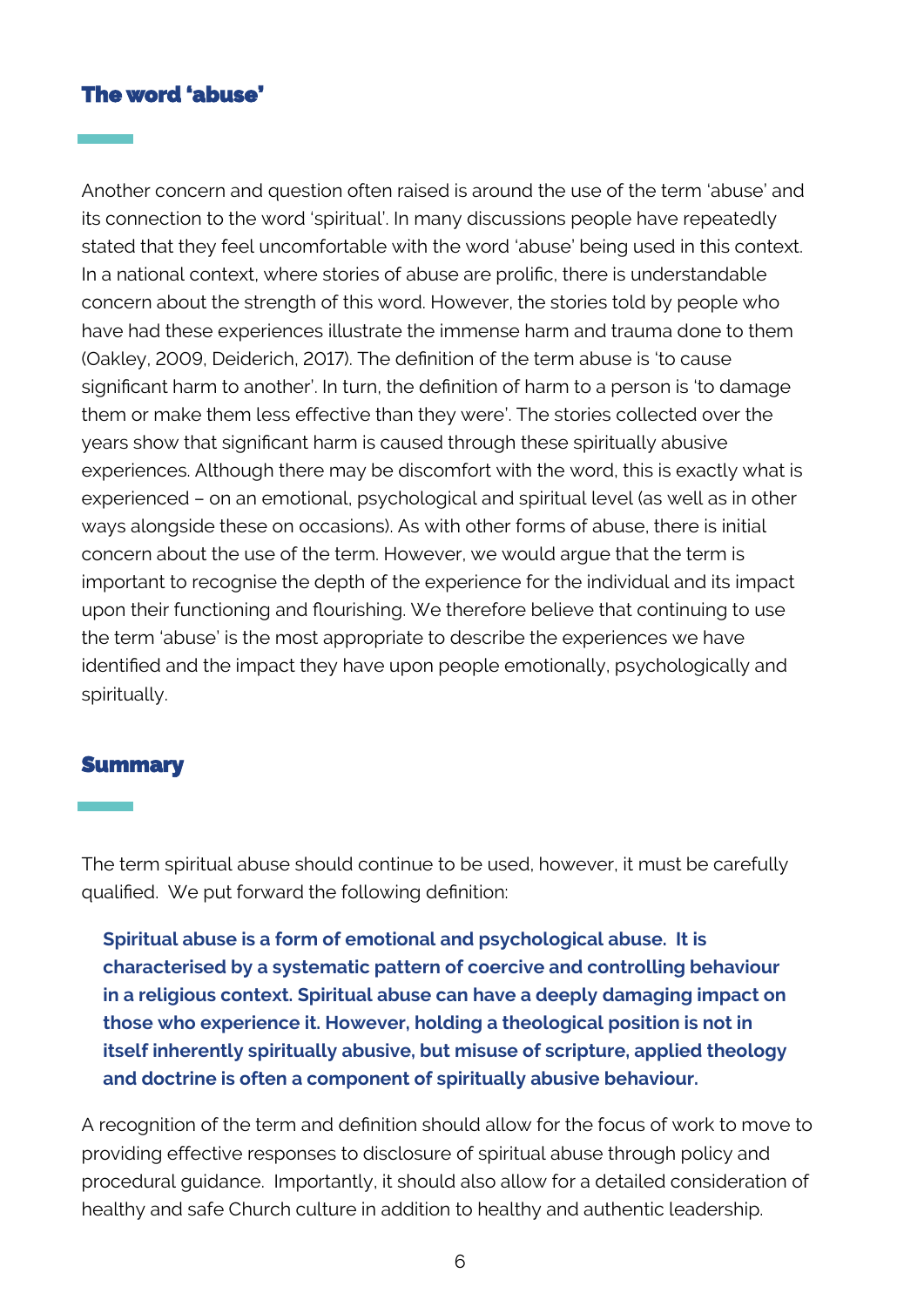# References

**Johnson, D & VanVonderen, J; 2005** *The Subtle Power of Spiritual Abuse: Recognizing and Escaping Spiritual Manipulation and False Spiritual Authority Within the Church,* Bethany House Publishers

**Baxter, R; 1956** *The Reformed Pastor***,** SCM Press

**Plowman, EE; 1975** *The Deepening Rift in the Charismatic Movement,* Christianity Today, 65-66

**Enroth, R; 1992** *Churches that Abuse,* Zondervan

**Ward, DJ; 2011** *The Lived Experience of Spiritual Abuse*, Mental Health, Religion & Culture, 14(9), pp899-915

**Davis-Weir, Y; 2015** *Spiritual Abuse: Learning & Overcoming Spiritual Abuse in the Church and Home*, Westbow Press

**Deiderich, FR; 2017** *Broken Trust: A Practical Guide to Identify and Recover from Toxic Faith, Toxic Church, and Spiritual Abuse.* BISAC

**Oakley, L; 2009** *The Experience of Spiritual Abuse within the Christian Community*, a doctoral thesis, Manchester Metropolitan University

**Oakley, L & Kinmond K; 2013** *Breaking the Silence on Spiritual Abuse*, Palgrave-MacMillan.

**Oakley, L & Kinmond K; 2014** *Developing Safeguarding Policy and Practice for Spiritual Abuse*, Journal of Adult Protection, 16(2), pp87-95

**Oakley, L 2017** *Understanding Spiritual Abuse: Coercive Control in a Religious Setting*, keynote address at the 'Bridging the Gap' National Safeguarding Coordinators Conference in Coventry, CCPAS

**Oakley, L & Humphreys, J; 2018** *Understanding Spiritual Abuse within Christian Communities* – Summary findings published by CCPAS